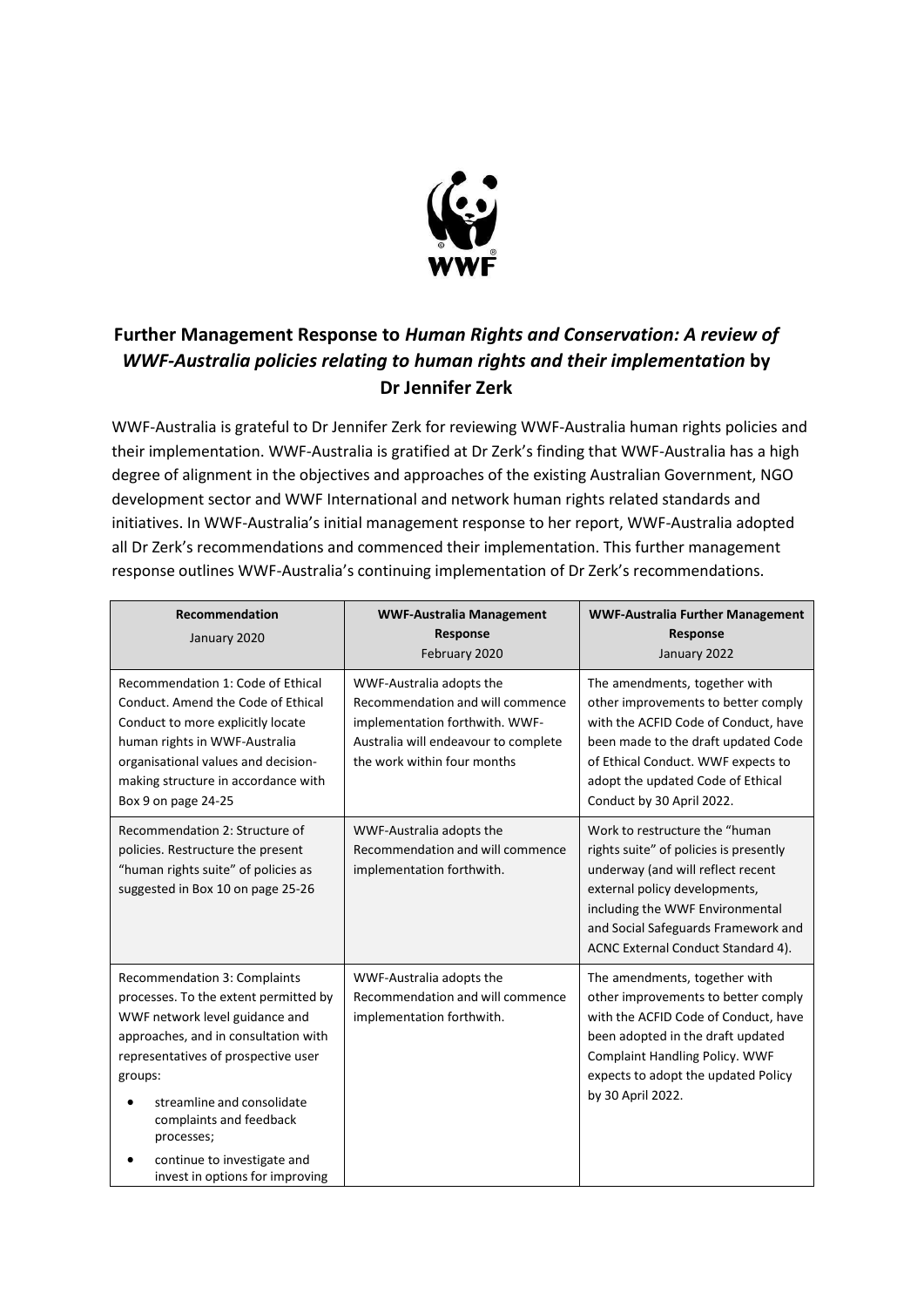| <b>Recommendation</b><br>January 2020                                                                                                                                                                                                                                                                                                                                                                                                                                                                                                                                                           | <b>WWF-Australia Management</b><br>Response<br>February 2020                                                                                                                                    | <b>WWF-Australia Further Management</b><br>Response<br>January 2022                                                                                                                                                                                                                                                                                                                                                                                                                                                                                                                                                                                                                                                                                                                                                                                                                                                                                                                                                  |
|-------------------------------------------------------------------------------------------------------------------------------------------------------------------------------------------------------------------------------------------------------------------------------------------------------------------------------------------------------------------------------------------------------------------------------------------------------------------------------------------------------------------------------------------------------------------------------------------------|-------------------------------------------------------------------------------------------------------------------------------------------------------------------------------------------------|----------------------------------------------------------------------------------------------------------------------------------------------------------------------------------------------------------------------------------------------------------------------------------------------------------------------------------------------------------------------------------------------------------------------------------------------------------------------------------------------------------------------------------------------------------------------------------------------------------------------------------------------------------------------------------------------------------------------------------------------------------------------------------------------------------------------------------------------------------------------------------------------------------------------------------------------------------------------------------------------------------------------|
| accessibility of such<br>mechanisms;<br>develop an easily<br>understandable and easily<br>translatable guide for users of<br>mechanisms                                                                                                                                                                                                                                                                                                                                                                                                                                                         |                                                                                                                                                                                                 |                                                                                                                                                                                                                                                                                                                                                                                                                                                                                                                                                                                                                                                                                                                                                                                                                                                                                                                                                                                                                      |
| Recommendation 4: Engagement with<br><b>WWF Environmental and Social</b><br>Safeguards Framework (ESSF) system.                                                                                                                                                                                                                                                                                                                                                                                                                                                                                 | WWF-Australia adopts the<br>Recommendation and will commence<br>implementation forthwith                                                                                                        | WWF-Australia uses the ESSF for<br>landscape-level environmental and<br>social safeguards screening. The<br>Southeast Australia screening was<br>submitted to the WWF-International<br>ESSF workgroup.<br>WWF-Australia has finalised the<br>Southern Australia and Northern<br>Australia screening and is about to<br>finalise the Great Barrier Reef<br>screening. WWF-Australia will submit<br>them to WWF-International shortly.<br>In the intervening period, WWF-<br>Australia has been using the screening<br>tools for programme and project<br>management.                                                                                                                                                                                                                                                                                                                                                                                                                                                  |
| Recommendation 5: WWF-Australia<br>Programme and Project Management<br>Standards (PPMS). Review and refresh<br>the WWF-Australia PPMS with a view<br>to<br>Supporting and encouraging<br>$\bullet$<br>greater systematisation of<br>human rights risk assessment of<br>WWF-Australia projects;<br>Ensuring rigorous managerial<br>supervision of higher risk<br>projects;<br>Providing more guidance to<br>٠<br>WWF-Australia staff;<br>Ensuring that the insights<br>$\bullet$<br>gathered as a result of the above<br>processes are a source of<br>continuous learning for WWF-<br>Australia. | WWF-Australia has commenced a<br>review and refresh of the WWF-<br>Australia PPMS. WWF-Australia<br>adopts the Recommendation and will<br>incorporate it into the existing<br>process underway. | WWF-Australia has incorporated Dr<br>Zerk's recommendations regarding<br><b>PPMS</b> as follows:<br>(1) WWF-Australia regularly refreshes<br>the PPMS templates (most recently in<br>October 2021). In addition to fully<br>complying with the WWF network<br>PPMS templates, WWF-Australia has<br>developed a more systematic and<br>comprehensive project internal<br>review and approval process for<br>project risk assessments (including<br>human rights related risks).<br>(2) WWF commits to respect and<br>promote human rights and treat<br>human rights risks seriously. Any<br>projects with potential medium or<br>high human rights risks will not be<br>approved by WWF-Australia. Projects<br>with other risks are thoroughly<br>evaluated and risk-registered. They<br>are supervised through stricter<br>monitoring and report procedures.<br>(3) PPMS guidance materials have<br>been provided to all relevant WWF<br>staff, and periodic PPMS training has<br>been run at least once per quarter |